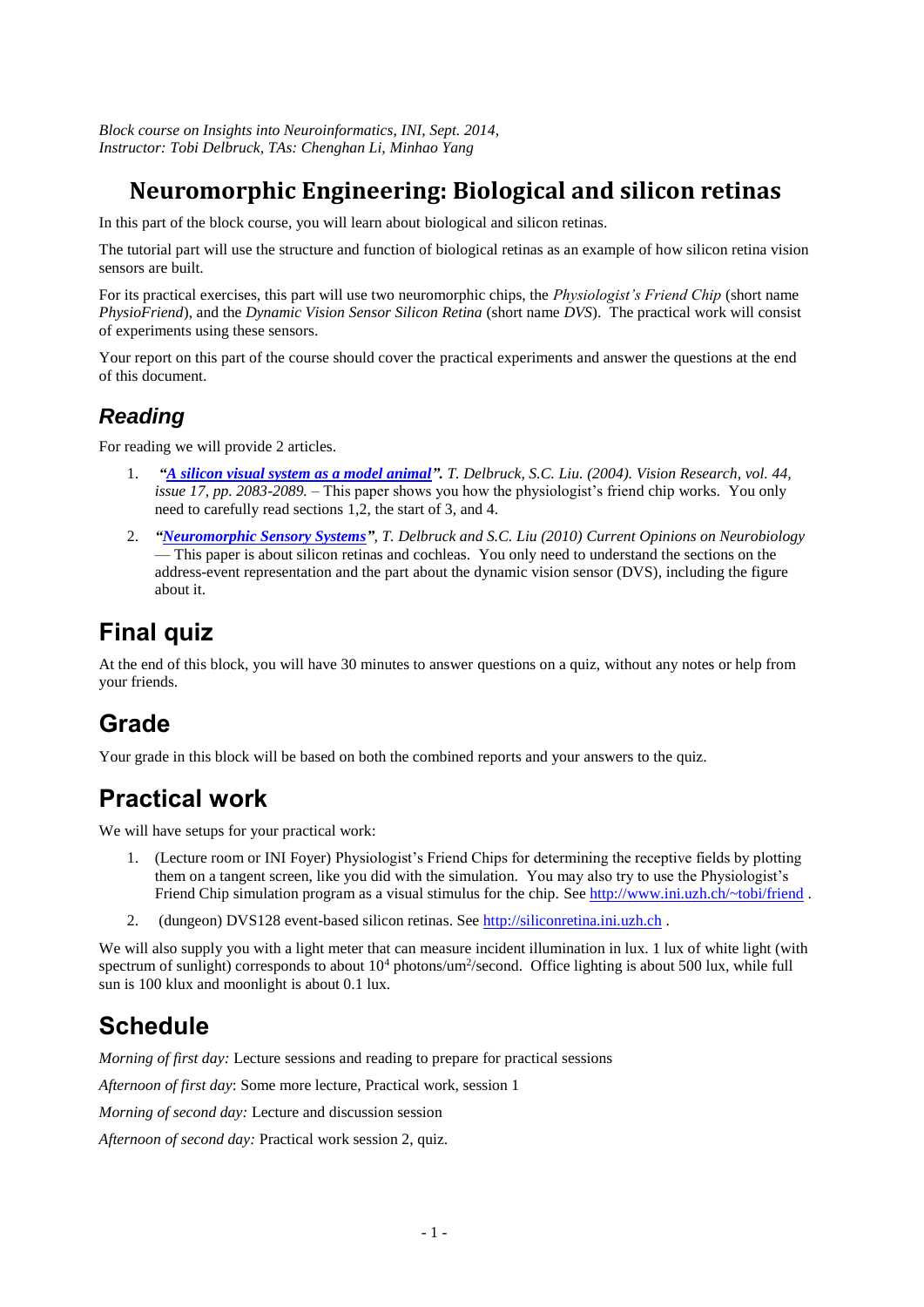# **Report**

Please hand in a group report on your practical work, including answers to the questions in the practical works and at the end of this document. **Your report must be handed in before the next block course block.** 

- 1. A group can have at most 2 people.
- 2. **Make sure all names of people involved are on the report**, in order of work. I.e. the person who did the most work on the report goes first.
- **3. You must cite all sources and credit all illustrations, according to the ETH policy on plagiarism [http://www.ethz.ch/faculty/exams/plagiarism/index\\_EN](http://www.ethz.ch/faculty/exams/plagiarism/index_EN)**

## **Your report**

**Please include the following sections in your report**

#### *1. Block course improvements*

Provide concrete suggestions for improving this part of the block course on computational neuroscience.

- 1. Is the material too difficult or too easy?
- 2. What part did you enjoy the most? The least?
- 3. What part will be most useful to you? Least useful?
- 4. What words were unclear and need more definition?
- What material needs more background to be presented?

## *2. Practical work 1: Characterizing physiologist friend chip cells*

Your aim here will be to learn about the architecture of the Physiologist's Friend Chip and to determine the cell types and receptive fields of 4 spiking cells.

The illustrations below show the architecture of the chip and the controls and outputs on the board. See the paper about the chip for more information.



#### **2.1. Report on Physiologist Friend Chip Receptive Fields**

In your report, explain the receptive fields of the cells numbered **3,4,7,8**.

You should identify the ON and OFF regions of each receptive field and quantify how large they are in degrees. Please also provide an accurate sketch of the shape of the ON and OFF sub-regions of each receptive field.

To compute the size in angular degrees, measure the linear size  $S_{cm}$  in cm of the receptive field, the distance from the stimulus to the chip  $d_{cm}$  in cm, and compute

$$
S_{\text{deg}} = \frac{180}{\pi} S_{\text{rad}} \approx \frac{180}{\pi} \frac{S_{\text{cm}}}{d_{\text{cm}}} \approx 57 \frac{S_{\text{cm}}}{d_{\text{cm}}} \tag{1.1}
$$

Where Srad is the angular size in radians and Sdeg is the angular size in degrees.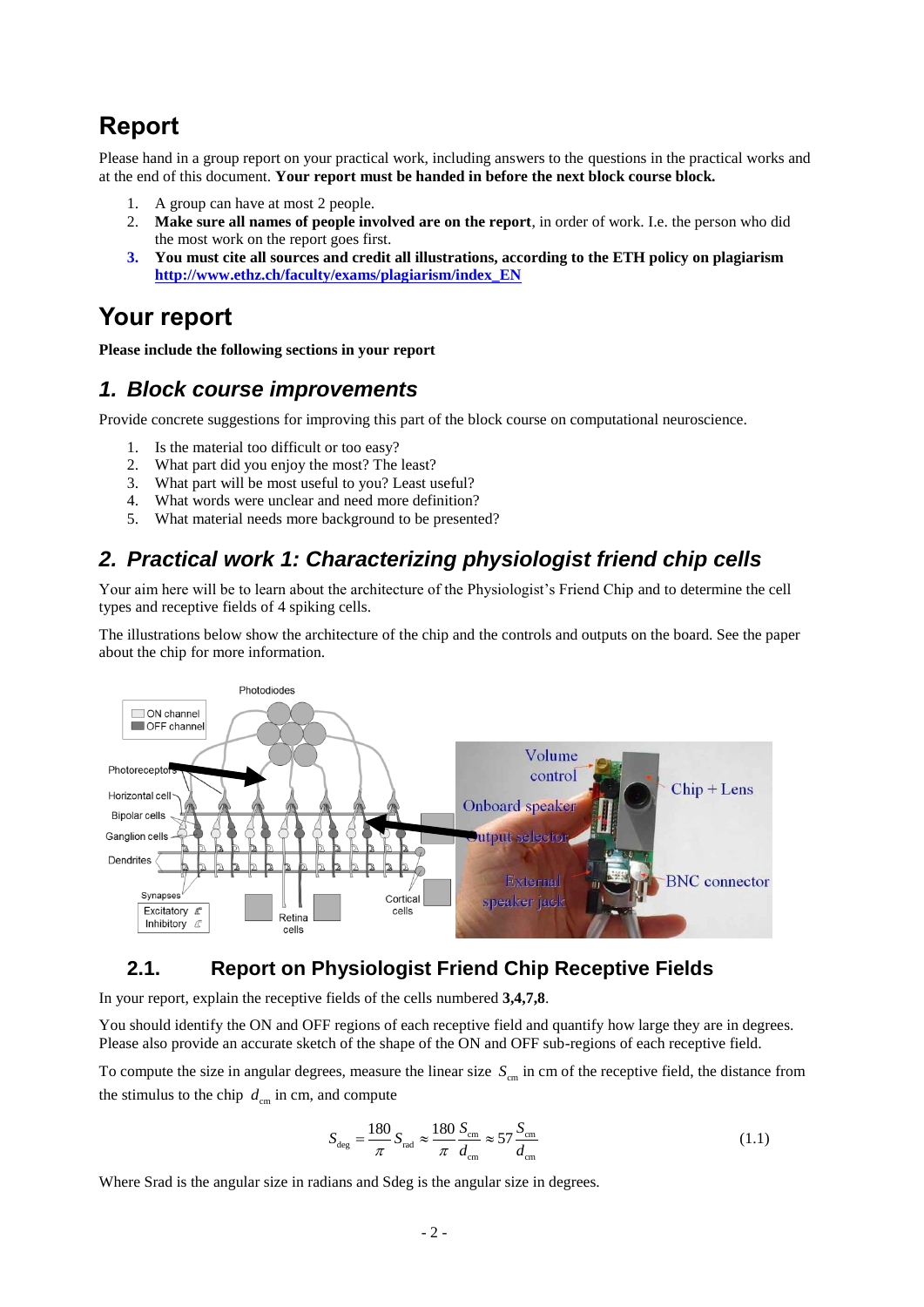From the size of the center of the receptive field, estimate the size of the sensitive area of a single photoreceptor on the chip (the photodiode size). The device is equipped with a lens with a focal length of 8mm. To compute the size of the photoreceptor on the chip, use geometric optics with the assumption that the angles are small. I.e. just compute

$$
S_{\text{chip}} = 8 \text{mm} \times S_{\text{rad}} \tag{1.2}
$$

Where  $S_{\text{chip}}$  is the size of the photodiode on the chip. Report this number in micron (um) units. How does your measurement compare with the actual size on the chip of about 170um?

Also your report should explain the following principles:

1. The concept of a *receptive field.*

 $\overline{a}$ 

- 2. The functional effect of photoreceptor adaptation to background light intensity and photoreceptor gain control. You don't need to explain the mechanism here, just what is the effect of adaptation and gain control. To explain the response, you can sketch the photoreceptor response in various ways, e.g. with the x-axis being time, log intensity, and temporal frequency. For the temporal response, you should show what would happen if you observed a particular step response and then put sunglasses over the photoreceptor to reduce all light intensities by a factor of 10 (for example).
- 3. Why the center-surround retinal receptive fields respond transiently to overall changes in the brightness of the scene; for instance, when you listen to the ON center ganglion cell, why does it make a burst of ON spikes when you suddenly change the stimulus from uniform black to uniform white?
- 4. Complementary channels<sup>1</sup> and rectification<sup>2</sup> of signed quantities into e.g. ON/OFF channels as a mechanism for representing signed quantities in the nervous system.
- 5. Center-surround responses as a mechanism for representing spatial contrast. Also explain if the surround is low-pass filtered so that it is delayed, then how the center-surround response represents spatiotemporal contrast.

#### *3. Practical work 2: Learning to use the Dynamic Vision Sensor silicon retina to record a slow motion video*

In this experiment we have set up several stations in the INI "dungeon" (floor D) with the DVS that you can observe and record on a computer over a USB interface. This device is explained on [siliconretina.ini.uzh.ch](http://siliconretina.ini.uzh.ch/) and is shown here:



Each retina has 128x128 pixels and the spike output addresses are captured by a computer and displayed for you in the jAER software. This chip is an Address-Event Representation (AER) chip which means that the output of the camera is a stream of time-stamped address-events, which are active pixel addresses. The pixels respond to

<sup>1</sup> *Complementary* here means opposite but forming something greater than either alone, e.g. ON and OFF channels are complementary and combine to form the complete (signed) signal.

<sup>&</sup>lt;sup>2</sup> *Rectification* here means to convert signed quantities into absolute value positive unsigned quantities.